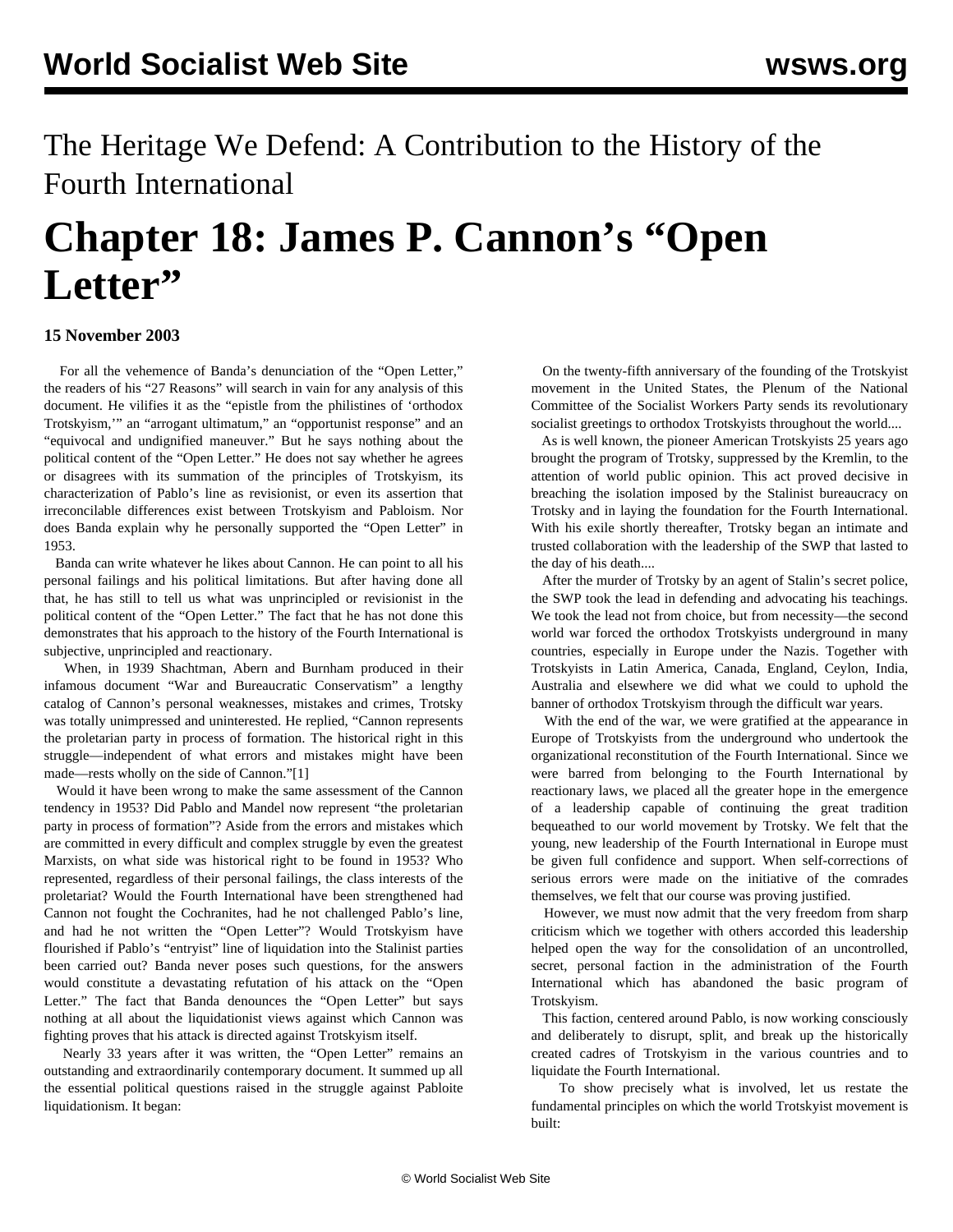1. The death agony of the capitalist system threatens the

destruction of civilization through worsening depressions, world wars and barbaric manifestations like fascism. The development of atomic weapons today underlines the danger in the gravest possible way.

 2. The descent into the abyss can be avoided only by replacing capitalism with the planned economy of socialism on a world scale and thus resuming the spiral of progress opened up by capitalism in its early days.

 3. This can be accomplished only under the leadership of the working class in society. But the working class itself faces a crisis in leadership although the world relationship of social forces was never so favorable as today for the workers to take the road to power.

 4. To organize itself for carrying out this world-historic aim, the working class in each country must construct a revolutionary socialist party in the pattern developed by Lenin; that is, a combat party capable of dialectically combining democracy and centralism—democracy in arriving at decisions, centralism in carrying them out; a leadership controlled by the ranks, ranks able to carry forward under fire in disciplined fashion.

 5. The main obstacle to this is Stalinism, which attracts workers through exploiting the prestige of the October 1917 Revolution in Russia, only later, as it betrays their confidence, to hurl them either into the arms of the Social Democracy, into apathy, or back into illusions in capitalism. The penalty for these betrayals is paid by the working people in the form of consolidation of fascist or monarchist forces, and new outbreaks of wars fostered and prepared by capitalism. From its inception, the Fourth International set as one of its major tasks the revolutionary overthrow of Stalinism inside and outside the USSR.

 6. The need for flexible tactics facing many sections of the Fourth International, and parties or groups sympathetic to its program, makes it all the more imperative that they know how to fight imperialism and all its petty-bourgeois agencies (such as nationalist formations or trade union bureaucracies) without capitulation to Stalinism; and, conversely, know how to fight Stalinism (which in the final analysis is a petty-bourgeois agency of imperialism) without capitulating to imperialism.

 These fundamental principles established by Leon Trotsky retain full validity in the increasingly complex and fluid politics of the world today. In fact the revolutionary situations opening up on every hand as Trotsky foresaw, have only now brought full concreteness to what at one time may have appeared to be somewhat remote abstractions not intimately bound up with the living reality of the time. The truth is that these principles now hold with increasing force both in political analysis and in the determination of the course of practical action. [2]

 Banda does not state what it is that he rejects in these formulations. He does not tell us whether he believes that they were wrong in 1953 or whether they have since become outdated. In these paragraphs Cannon reasserted the essential Trotskyist conceptions of the nature of the epoch, the revolutionary role of the working class, the crisis of revolutionary proletarian leadership, the counterrevolutionary role of Stalinism, and the necessity for the development of Marxist strategy and tactics in the struggle for state power. By his silence on this essential content of the "Open Letter," Banda serves notice that he no longer considers it even worthy of comment, for, he has gone beyond the "dogmatic fetishisms" of "orthodox" Trotskyism. Those who adopt such a haughty attitude to the principles of the Fourth International have "gone beyond" them indeed.

 The "Open Letter" then proceeded to an analysis of Pablo's revision of Trotskyism:

 These principles have been abandoned by Pablo. In place of emphasizing the danger of a new barbarism, he sees the drive toward socialism as "irreversible"; yet he does not see socialism coming within our generation or some generations to come. Instead he has advanced the concept of an "engulfing" wave of revolutions that give birth to nothing but "deformed," that is, Stalin-type workers' states which are to last for "centuries."

 This reveals the utmost pessimism about the capacities of the working class, which is wholly in keeping with the ridicule he has lately voiced of the struggle to build independent revolutionary socialist parties. In place of holding to the main course of building independent revolutionary socialist parties by all tactical means, he looks to the Stalinist bureaucracy, or a decisive section of it, to so change itself under mass pressure as to accept the "ideas" and "program" of Trotskyism. Under guise of the diplomacy required in tactical maneuvers needed to approach workers in the camp of Stalinism in such countries as France, he now covers up the betrayals of Stalinism.

 This course has already led to serious defections from the ranks of Trotskyism to the camp of Stalinism. The pro-Stalinist split in the Ceylon party is a warning to all Trotskyists everywhere of the tragic consequences of the illusions about Stalinism which Pabloism fosters. [3]

 The document examined the Pabloite response to crucial events in 1953, proving that in each instance, their policies represented a capitulation to the counterrevolutionary line of the Soviet bureaucracy.

 With the death of Stalin, the Kremlin announced a series of concessions in the USSR, none of them political in character. In place of characterizing these as nothing but part of a maneuver aimed at further retrenchment of the usurping bureaucracy and part of the preparation for a leading bureaucrat to assume the mantle of Stalin, the Pabloite faction took the concessions as good coin, painted them up as political concessions, and even projected the possibility of the "sharing of power" by the Stalinist bureaucracy with the workers (*Fourth International*, January-February, 1953, p. 13).

 The "sharing of power" concept, promulgated most bluntly by Clarke, a high priest of the Pablo cult, was indirectly sanctioned as dogma by Pablo himself in an unanswered but obviously leading question: Will the liquidation of the Stalinist regime take the form, Pablo asks, "of violent interbureaucratic struggles between elements who will fight for the status quo, if not for turning back, and the more and more numerous elements drawn by the powerful pressure of the masses"? (*Fourth International*, March-April 1953, p. 39).

 This line fills the orthodox Trotskyist program of political revolution against the Kremlin bureaucracy with a new content; namely, the revisionist position that the "ideas" and "program" of Trotskyism will filter into and permeate the bureaucracy, or a decisive section of it, thus "overthrowing" Stalinism in an unforeseen way.

 In East Germany in June the workers rose against the Stalinistdominated government in one of the greatest demonstrations in the history of Germany. This was the first proletarian mass uprising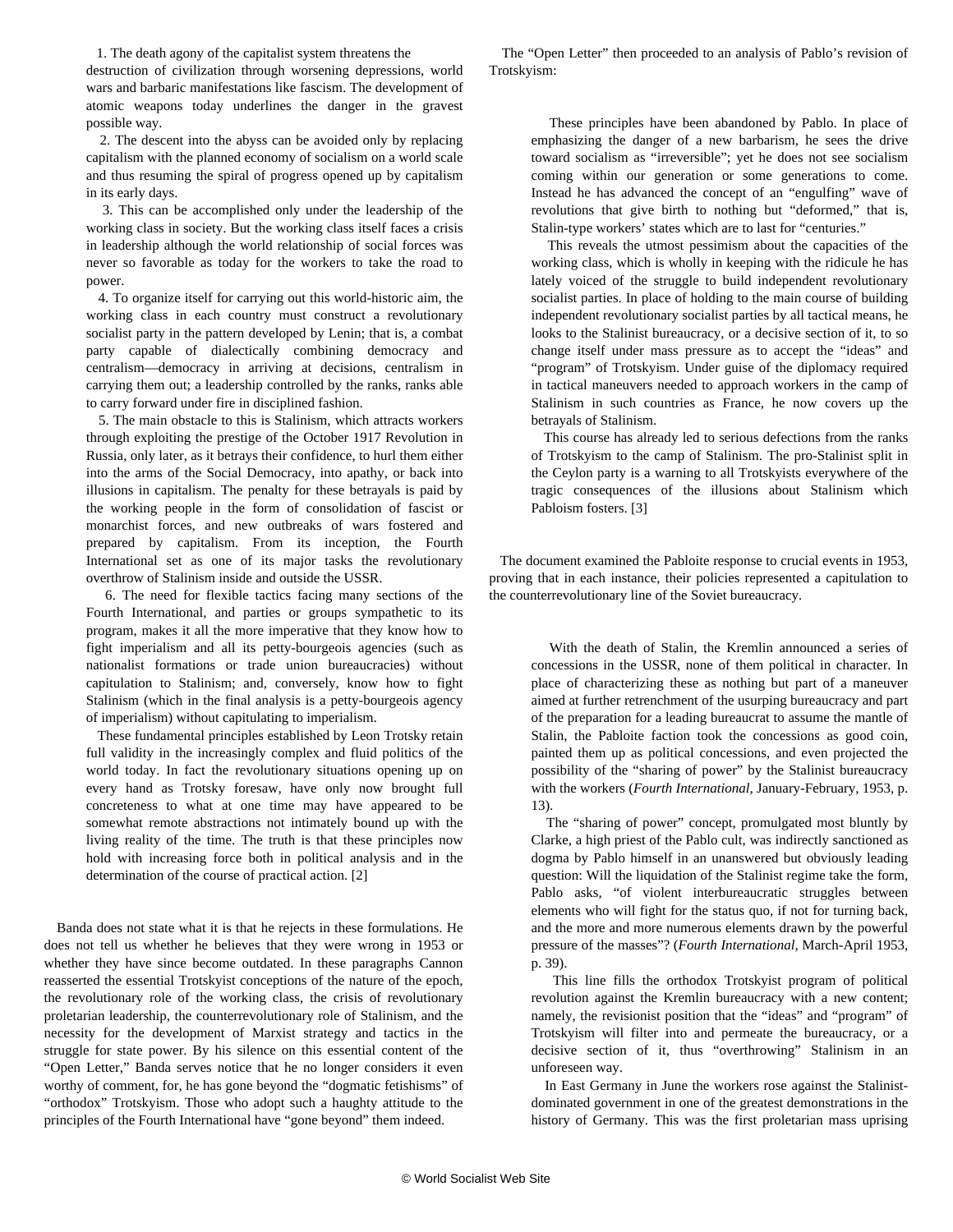against Stalinism since it usurped and consolidated power in the Soviet Union. How did Pablo respond to this epochal event?

 Instead of clearly voicing the revolutionary political aspirations of the insurgent East German workers, Pablo covered up the counterrevolutionary Stalinist satraps who mobilized Soviet troops to put down the uprising. "... the Soviet leaders and those of the various 'People's Democracies' and the Communist Parties could no longer falsify or ignore the profound meaning of these events. They have been obliged to continue along the road of still more ample and genuine concessions to avoid risking alienating themselves forever from support by the masses and from provoking still stronger explosions. From now on they will not be able to stop halfway. They will be obliged to dole out concessions to avoid more serious explosions in the immediate future and if possible to effect a transition 'in a cold fashion' from the present situation to a situation more tolerable for the masses" ("Statement of the [International Secretariat] of the Fourth International," published in the *Militant*, July 6).

 Instead of demanding the withdrawal of Soviet troops—the sole force upholding the Stalinist government—Pablo fostered the illusion that "more ample and genuine concessions" would be forthcoming from the Kremlin's gauleiters. Could Moscow have asked for better assistance as it proceeded to monstrously falsify the profound meaning of those events, branding the workers in revolt as "fascists" and "agents of American imperialism," and opening a wave of savage repression against them? [4]

 The fact that Banda does not tell us whether or not he agrees with this assessment of Pablo's capitulation to Stalinism on an event so crucial as the East German uprising, the historic precursor of the Hungarian Revolution, cannot be accidental. "Silence betokens consent." Banda says nothing about Pablo's monumental betrayals and directs his fire against those who denounced his political crimes. This can only mean that he now holds positions—or more correctly, he privately has held positions for a considerable period of time—that coincide with those of Pablo on the role of the Soviet bureaucracy.

 The "Open Letter" then examined the Pabloite betrayal of the French general strike of August 1953.

 In France, in August the greatest general strike in the history of the country broke out. Put in motion by the workers themselves against the will of their official leadership, it presented one of the most favorable openings in working-class history for the development of a real struggle for power. Besides the workers, the farmers of France followed with demonstrations, indicating their strong dissatisfaction with the capitalist government.

 The official leadership, both Social Democrats and Stalinists, betrayed this movement, doing their utmost to restrain it and avert the danger to French capitalism. In the history of betrayals it would be difficult to find a more abominable one if it is measured against the opportunity that was present.

 How did the Pablo faction respond to this colossal event? They labeled the action of the Social Democrats a betrayal—but for the wrong reasons. The betrayal, they said, consisted of negotiating with the government behind the backs of the Stalinists. This betrayal, however, was a secondary one, deriving from their main crime, their refusal to set out on the road to taking power.

 As for the Stalinists, the Pabloites covered up their betrayal. By that action they shared in the Stalinist betrayal. The sharpest criticism they found themselves capable of uttering against the counterrevolutionary course of the Stalinists, was to accuse them of "lack" of policy.

 This was a lie. The Stalinists had no "lack" of policy. Their policy was to maintain the status quo in the interests of Kremlin foreign policy and thereby to help bolster tottering French capitalism.

 But this was not all. Even for the internal party education of the French Trotskyists Pablo refused to characterize the Stalinist role as a betrayal. He noted "the role of brake played, to one degree or another, by the leadership of the traditional organizations"—a betrayal is a mere "brake"!—"but also their capacity—especially of the Stalinist leadership—to yield to the pressure of the masses when this pressure becomes powerful as was the case during these strikes." (Political Note No. 1)

 One might expect this to be sufficient conciliation to Stalinism from a leader who has abandoned orthodox Trotskyism, but still seeks the cover of the Fourth International. However, Pablo went still further.

 A leaflet of his followers addressed to the workers at the Renault plant in Paris declared that in the general strike the Stalinist leadership of the CGT (main French trade union federation) "was correct in not introducing demands other than those wanted by the workers." This in face of the fact that the workers *by their actions* were demanding a Workers and Farmers Government. [5]

 Elsewhere in his "27 Reasons," Banda attacks the role played by the OCI in the events of May-June 1968, declaring that it "betrayed the general strike and impugned every tradition and principle of Trotskyism by its obdurate refusal to implement transitional demands and the struggle for power." But he says nothing about the far greater betrayal of the Pabloites in a similar situation in 1953. Rather, he attacks those who brought the Pabloite betrayal of the general strike to the attention of the international Trotskyist movement.

 After completing its analysis of the role of the Pabloites in August 1953, the "Open Letter" dealt with the renegacy of the Cochranites:

 The test of these world events is sufficient, in our opinion, to indicate the depth of Pabloite conciliationism toward Stalinism. But we would like to submit for public inspection of the world Trotskyist movement some additional facts.

 For over a year and a half the Socialist Workers Party has been engaged in a struggle against a revisionist tendency headed by Cochran and Clarke. The struggle with this tendency has been one of the most severe in the history of our party. At bottom it is over the same fundamental questions that divided us from the Burnham-Shachtman group and the Morrow-Goldman group at the beginning and end of World War II. It is another attempt to revise and abandon our basic program. It has involved the perspective of the American revolution, the character and role of the revolutionary party and its method of organization, and the perspectives for the world Trotskyist movement.

 During the post-war period a powerful bureaucracy consolidated itself in the American labor movement. This bureaucracy rests on a large layer of privileged, conservative workers who have been "softened" by the conditions of war prosperity. This new privileged layer was recruited in large measure from the ranks of former militant sectors of the working class, from the same generation that founded the CIO.

 The relative security and stability of their living conditions have temporarily paralyzed the initiative and fighting spirit of these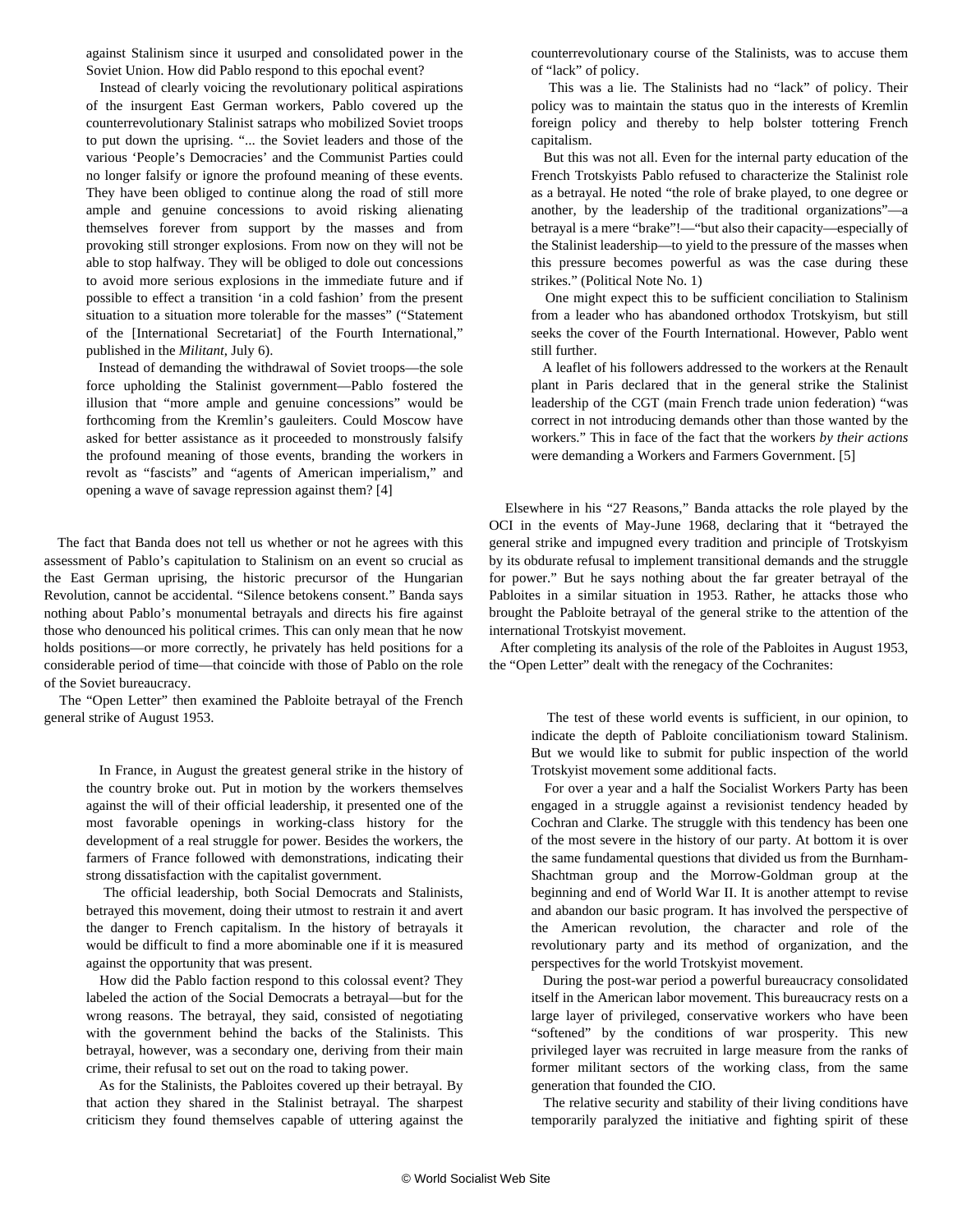workers who previously were in the forefront of all militant class actions.

 Cochranism is the manifestation of the pressure of this new labor aristocracy, with its petty-bourgeois ideology, upon the proletarian vanguard. The moods and tendencies of the passive, relatively satisfied layer of workers act as a powerful mechanism transmitting alien pressures into our own movement. The slogan of the Cochranites, "Junk the Old Trotskyism," expresses this mood.

 The Cochranite tendency sees the powerful revolutionary potential of the American working class as some far-off prospect. They denounce as "sectarian" the Marxist analysis which reveals the molecular processes creating new fighting regiments in the American proletariat.

 Insofar as there are any progressive tendencies within the working class of the United States they see them only in the ranks or periphery of Stalinism and among "sophisticated" union politicians—the rest of the class they consider so hopelessly dormant that they can be awakened only by the impact of atomic war. Briefly, their position reveals: loss of confidence in the perspective of the American revolution; loss of confidence in the role of the revolutionary party in general and the Socialist Workers Party in particular. [6]

 Banda prefers not to comment on this analysis of the Cochranites, precisely because their views correspond most closely to his own. More than 30 years before Banda, they denounced the "Open Letter," which, they claimed, was based on a "make-believe world" in which "the small nuclei will tomorrow become the mass revolutionary parties challenging all contenders and destroying them in battle."[7] They declared that the traditions and program of the Fourth International were "of no interest to the existing labor movements" and that "the revolutionary parties of tomorrow will not be Trotskyist, in the sense of necessarily accepting the tradition of our movement, our estimation of Trotsky's place in the revolutionary hierarchy, or all of Trotsky's specific evaluations and slogans."[8]

 The "Open Letter" documented Pablo's abuse of authority, first of all exposing the way he secretly collaborated with Cochran and Clarke to build a revisionist tendency inside the SWP, while professing to oppose unprincipled factionalism. It dealt with Pablo's attempt to muzzle the leadership of the British section with a Comintern-style "committee discipline." Finally, it documented the bureaucratic expulsion of the majority of the French section in 1952, with the SWP specifically acknowledging that it was wrong not to have intervened earlier against Pablo's unprecedented action:

 This error was due to insufficient appreciation on our part of the real issues involved. We thought the differences between Pablo and the French section were tactical and this led us to side with Pablo, despite our misgivings about his organizational procedure, when, after months of disruptive factional struggle, the majority was expelled.

 But at bottom the differences were programmatical in character. The fact is that the French comrades of the majority saw what was happening more clearly than we did....

 The whole French situation must be re-examined in the light of subsequent developments. The role the majority of the French section played in the recent general strike demonstrated in the most decisive way that they know how to uphold the fundamental principles of orthodox Trotskyism. The French section of the Fourth International was unjustly expelled. The French majority,

grouped around the paper *La Verité*, are the real Trotskyists of France and are so openly recognized by the SWP. [9]

 Pablo's organizational methods were not the product of personal aberrations, but were bound up with the liquidationist line of the International Secretariat. As the role of the WRP inside the International Committee since the early 1970s has shown once again, the attempt to impose a liquidationist line upon the Fourth International invariably requires the use of base and factional methods against the Trotskyist cadre. Healy, Banda and Slaughter perfected the tricks which were used by Pablo 30 years earlier. Thus, it is not surprising that Banda prefers not to deal with Cannon's indictment of Pablo's organizational methods.

 The "Open Letter" then dealt with one aspect of Pablo's opportunism that has received too little attention:

 Particularly revolting is the slanderous misrepresentation Pablo has fostered of the political position of the Chinese section of the Fourth International. They have been pictured by the Pablo faction as "sectarians," as "fugitives from a revolution."

 Contrary to the impression deliberately created by the Pablo faction, the Chinese Trotskyists acted as genuine revolutionary representatives of the Chinese proletariat. Through no fault of theirs they have been singled out as victims by the Mao regime in the way that Stalin singled out for execution the entire generation of Lenin's Bolsheviks in the USSR, emulating the Noskes and Scheidemanns of Germany who singled out the Luxemburgs and Liebknechts of the 1918 revolution for execution. But Pablo's line of conciliationism toward Stalinism leads him inexorably to touch up the Mao regime *couleur de rose* while putting gray tints on the firm, principled stand of our Chinese comrades.[10]

 Though Banda says nothing about this passage, there is no doubt that on this question, he is in full agreement with Pablo. As is indicated by his earlier reference to the Fourth International's "total failure" to understand the Chinese Revolution, Banda believes that Maoism is not merely a viable alternative to Trotskyism; he is convinced, rather, that it represents an advance beyond the Fourth International. This position is rooted in his complete abandonment of the class standpoint of the revolutionary proletariat.

 Banda's petty-bourgeois notion of revolution leaves out that element which is central to the entire Marxist concept of the class struggle, the dictatorship of the proletariat. Banda does indeed believe that "power comes out of the barrel of a gun," and this stupid aphorism—which contributes no more to the science of politics than it does to the science of ballistics—has been the theoretical underpinning of his belief that the armed struggle constitutes the fundamental strategy of Marxism. [11]

The "Open Letter" concluded:

 To sum up: The lines of cleavage between Pablo's revisionism and orthodox Trotskyism are so deep that no compromise is possible either politically or organizationally. The Pablo faction has demonstrated that it will not permit democratic decisions truly reflecting majority opinion to be reached. They demand complete submission to their criminal policy. They are determined to drive all orthodox Trotskyists out of the Fourth International or to muzzle and handcuff them.

 Their scheme has been to inject their Stalinist conciliationism piecemeal and likewise in piecemeal fashion, get rid of those who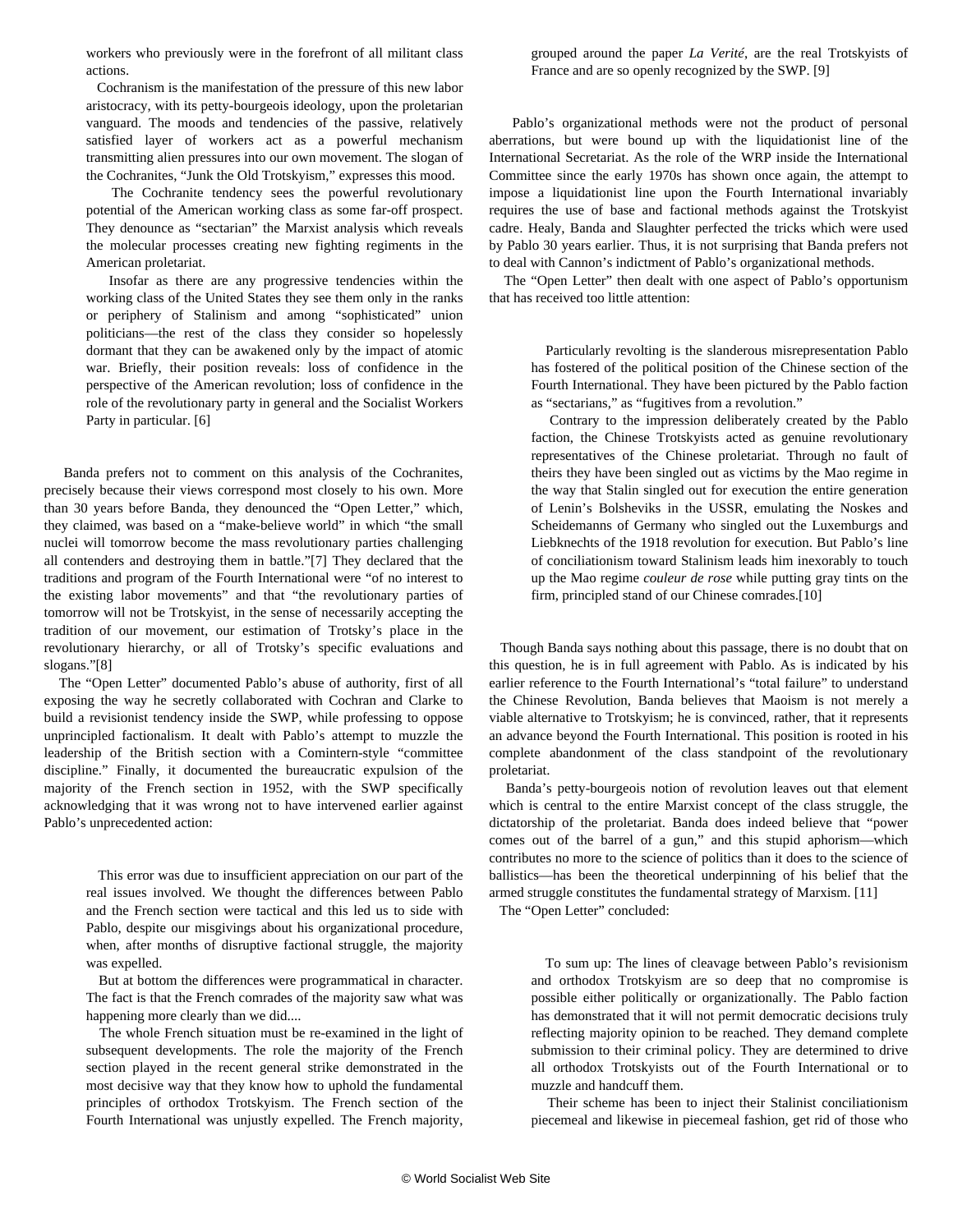come to see what is happening and raise objections. That is the explanation for the strange ambiguity about many of the Pabloite formulations and diplomatic evasions.

 Up to now the Pablo faction has had a certain success with this unprincipled and Machiavellian maneuverism. But the qualitative point of change has been reached. The political issues have broken through the maneuvers and the fight is now a showdown.

 If we may offer advice to the sections of the Fourth International from our enforced position outside the ranks, we think the time has come to act and to act decisively. The time has come for the orthodox Trotskyist majority of the Fourth International to assert their will against Pablo's usurpation of authority.

 They should in addition safeguard the administration of the affairs of the Fourth International by removing Pablo and his agents from office and replacing them with cadres who have proved in action that they know how to uphold orthodox Trotskyism and keep the movement on a correct course both politically and organizationally. [12]

 A principled challenge to the legitimacy of the "Open Letter" would have to demonstrate that Cannon's characterization of the "lines of cleavage between Pablo's revisionism and orthodox Trotskyism" was either exaggerated or entirely false. Banda would have to demonstrate that a compromise was both possible and desirable in the interests of the working class. Because he cannot do this on the basis of an honest presentation of the historical record, Banda is forced, once again, to lie in the most brazen fashion. Thus, he makes the incredible declaration, "I challenge North and his flunkies in the IC to produce a single document, resolution or memorandum which sought to explain theoretically the causes and origins of the split. *He will find none*. That is the greatest indictment of the IC and that is why, I for one, will treat his invocation of IC authority with the contempt, pity and anger it deserves." (Banda's emphasis.)

 The literary output surrounding the 1953 struggle compares extremely favorably with the two splits inside the Workers Revolutionary Party with which Michael Banda was directly associated: the 1974 expulsion of Alan Thornett and the 1985 break with Healy. The entire Thornett affair lasted little more than six weeks. Banda, in that fight, claimed to have "unmasked" Thornett's "Menshevism" with just one brief document that will be remembered only for its defense of the majority's right to change the party's constitution in accordance with the factional needs of the leadership. As for the 1985 bloodbath, Banda proclaimed proudly that "the party has been split not on tactical and programmatic issues, but on the most basic question of revolutionary morality."[13]

 In contrast, few political struggles have been so exhaustively documented as the 1953 split inside the Fourth International. Banda's "challenge" is easily disposed of. The publication of all the documents between 1951 and 1954, tracing the origins of Pabloism and the development of the split, would require several volumes totaling well over 1,000 pages.

 There were, in fact, scores of documents, resolutions, memoranda and letters in which the cadre of the Trotskyist movement, especially inside the Socialist Workers Party, were able to carefully follow all of the political issues which arose after the Third World Congress.

 Among the most important documents analyzing Pablo's revisionist conceptions of Stalinism were Morris Stein's "Some Remarks on 'The Rise and Fall of Stalinism,'" and John G. Wright's "Memorandum on 'The Rise and Decline of Stalinism.'" Together, these two documents represented a crushing refutation of Pablo's "new world reality" and demonstrated that he had completely repudiated the essential programmatic conceptions upon which the founding of the Fourth International was based.

 The "Open Letter" of November 1953, which, as we have seen, summed up in extremely concise form the central issues of principle, program and organization involved in the split, was followed by the more detailed document of the Twenty-Fifth Anniversary Plenum of the SWP, entitled "Against Pabloist Revisionism."

 Another major document, which exposed Pablo's criminal abuse of the Chinese Trotskyist movement and his obscene adaptation to Maoism, was Peng Shu-tse's "The Chinese Experience with Pabloite Revisionism and Bureaucratism."

 As was common inside the Fourth International, many crucial documents were initially prepared in the form of letters. Cannon's voluminous correspondence with Sam Gordon, Gerry Healy, Leslie Goonewardene and George Breitman are not only an invaluable historical record of the split, but also provide profound insights into the political and historical issues at stake in the struggle against Pabloism.

 Among the most important letters is that which Cannon wrote on February 23, 1954, to Leslie Goonewardene, the secretary of the Lanka Sama Samaja Party (LSSP) of Ceylon. This letter is particularly relevant to Banda's denunciation of the "Open Letter." Although Banda does not care to make this known, his present-day attack on the "Open Letter" is written partially as a belated defense of the unprincipled position adopted by the LSSP in relation to the split with the Pabloites. Banda's invocation of organizational criteria to attack the "Open Letter" (i.e., it "did nothing to alter the line of forces") simply repeats the line taken by the LSSP.

 For reasons bound up with the political situation in Ceylon, the LSSP strongly sympathized with those aspects of the liquidationist line of Pablo which sanctioned its own increasingly open adaptation to the bourgeois nationalist parties. Although it was still critical of Pablo's line on Stalinism, the LSSP did not want an international struggle against centrism inside the Fourth International that threatened to cut across its search for alliances with forces like Bandaranaike's MEP. Thus, the LSSP passed a resolution which opposed the "Open Letter."

 While reassuring Cannon that the LSSP remained opposed to any trace of Stalinist conciliationism within its own section, Goonewardene employed a series of lawyer's arguments to justify the LSSP's opposition to the "Open Letter." He called on Cannon to pull back from the split with the Pabloites and attend the scheduled Fourth World Congress.

 The evolution of the LSSP over the next decade was to expose the organic connection between its opposition to the struggle against Pabloism and its steady movement toward popular frontism. Cannon clearly sensed that Goonewardene's position expressed a weakening of the Trotskyist convictions of the LSSP, and, despite the generally respectful and comradely tone of the letter, his concern was apparent. While congratulating the LSSP for its struggle against a pro-Stalinist tendency within its own ranks, he reminded Goonewardene, "As internationalists, it is obligatory that we take the same attitude toward open or covert manifestations of Stalinist conciliationism *in other parties*, and *in the international movement generally*."[14] (Cannon's emphasis.)

 After delivering this pointed rebuke, Cannon explained the significance of the split:

 A realistic approach to the present crisis must take as its point of departure the recognition that the Fourth International is no longer a politically homogeneous organization. The issues of the factional struggle are matters of principle which put the Trotskyist movement squarely before the question: To be or not to be. The attempt to revise the accepted Trotskyist analysis of the nature of Stalinism and the Lenin-Trotsky theory of the party, and thereby in effect, to deprive the Trotskyist parties and the Fourth International as a whole of any historical justification for